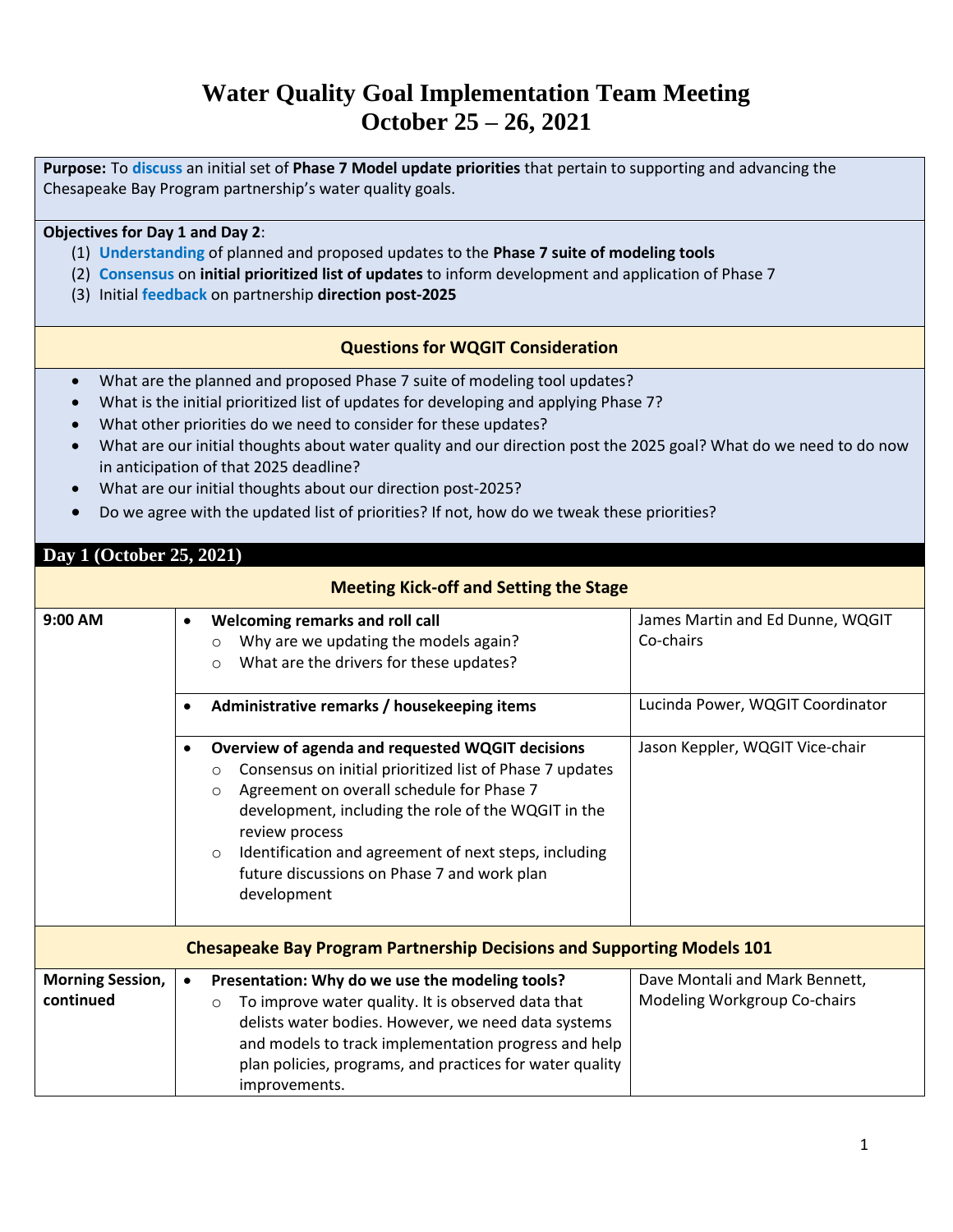|                         | To provide those setting the policies (legislators),<br>$\circ$                                                                                                                                                              |                                      |
|-------------------------|------------------------------------------------------------------------------------------------------------------------------------------------------------------------------------------------------------------------------|--------------------------------------|
|                         | programs (agencies), and practices (local                                                                                                                                                                                    |                                      |
|                         | governments, planners, and private entities) a means                                                                                                                                                                         |                                      |
|                         | by which to make informed decisions with the latest                                                                                                                                                                          |                                      |
|                         | available scientific data.                                                                                                                                                                                                   |                                      |
|                         |                                                                                                                                                                                                                              |                                      |
|                         | <b>Breakout Sessions with WQGIT Members</b>                                                                                                                                                                                  |                                      |
| ➤                       | Question 1: How are decision makers and planners interacting with modeled data to inform policies, programs, and                                                                                                             |                                      |
|                         | planning to improve water quality? If via CAST, then what information and functionality is most important?                                                                                                                   |                                      |
| ➤                       | Question 2: How can the modeling tools support implementation? How can the modeling tools address challenges to                                                                                                              |                                      |
| implementation?         |                                                                                                                                                                                                                              |                                      |
|                         | Question 3: How can model outputs and tools provide analyses, and information services to support policy changes                                                                                                             |                                      |
|                         | and inform program development?                                                                                                                                                                                              |                                      |
|                         |                                                                                                                                                                                                                              |                                      |
| <b>BREAK (10mins)</b>   |                                                                                                                                                                                                                              |                                      |
|                         | Report out to full group from Breakout Sessions - observations, reflections, clarifying questions.                                                                                                                           |                                      |
|                         |                                                                                                                                                                                                                              |                                      |
| <b>Morning Session,</b> | Presentation: What do we mean by updating the<br>$\bullet$                                                                                                                                                                   | Olivia Devereux, Devereux Consulting |
| continued               | models?                                                                                                                                                                                                                      |                                      |
|                         | What happens in a CAST update versus a Phase<br>$\circ$                                                                                                                                                                      |                                      |
|                         | update?                                                                                                                                                                                                                      |                                      |
|                         |                                                                                                                                                                                                                              |                                      |
|                         | <b>WQGIT question and answer session</b><br>➤                                                                                                                                                                                |                                      |
|                         |                                                                                                                                                                                                                              |                                      |
|                         | Presentation: Various decisions that drove development<br>$\bullet$                                                                                                                                                          | Gary Shenk, USGS and Lew Linker,     |
|                         | of versions of the modeling tools over the years                                                                                                                                                                             | Modeling Workgroup Coordinator       |
|                         | What would trigger revised planning targets<br>$\circ$                                                                                                                                                                       |                                      |
|                         | Planning target calculation in 2010, 2011, and 2017<br>O                                                                                                                                                                     |                                      |
|                         |                                                                                                                                                                                                                              |                                      |
|                         | <b>Presentation: Highlight of key</b><br>٠                                                                                                                                                                                   |                                      |
|                         | updates/enhancements/functionalities that have been                                                                                                                                                                          |                                      |
|                         | added to the models over the years                                                                                                                                                                                           |                                      |
|                         |                                                                                                                                                                                                                              |                                      |
|                         | <b>WQGIT question and answer session</b><br>➤                                                                                                                                                                                |                                      |
|                         |                                                                                                                                                                                                                              |                                      |
|                         | Presentation: The role of monitoring data in model<br>$\bullet$                                                                                                                                                              | Gary Shenk, USGS and John Clune USGS |
|                         | development                                                                                                                                                                                                                  |                                      |
|                         | Use of monitoring data in the calibration of the                                                                                                                                                                             |                                      |
|                         | watershed and estuarine models and                                                                                                                                                                                           |                                      |
|                         | The multiple ways that monitoring data are being                                                                                                                                                                             |                                      |
|                         | used to measure implementation progress                                                                                                                                                                                      |                                      |
|                         |                                                                                                                                                                                                                              |                                      |
|                         | <b>WQGIT</b> question and answer session<br>➤                                                                                                                                                                                |                                      |
|                         |                                                                                                                                                                                                                              |                                      |
|                         | <b>Facilitated WQGIT Discussion</b>                                                                                                                                                                                          |                                      |
| ➤                       |                                                                                                                                                                                                                              |                                      |
|                         |                                                                                                                                                                                                                              |                                      |
|                         | What are the key takeaways from the previous three presentations on modeling and monitoring? How can this<br>information help us get closer to our restoration goals and associated outcome(s) under the 2014 Chesapeake Bay |                                      |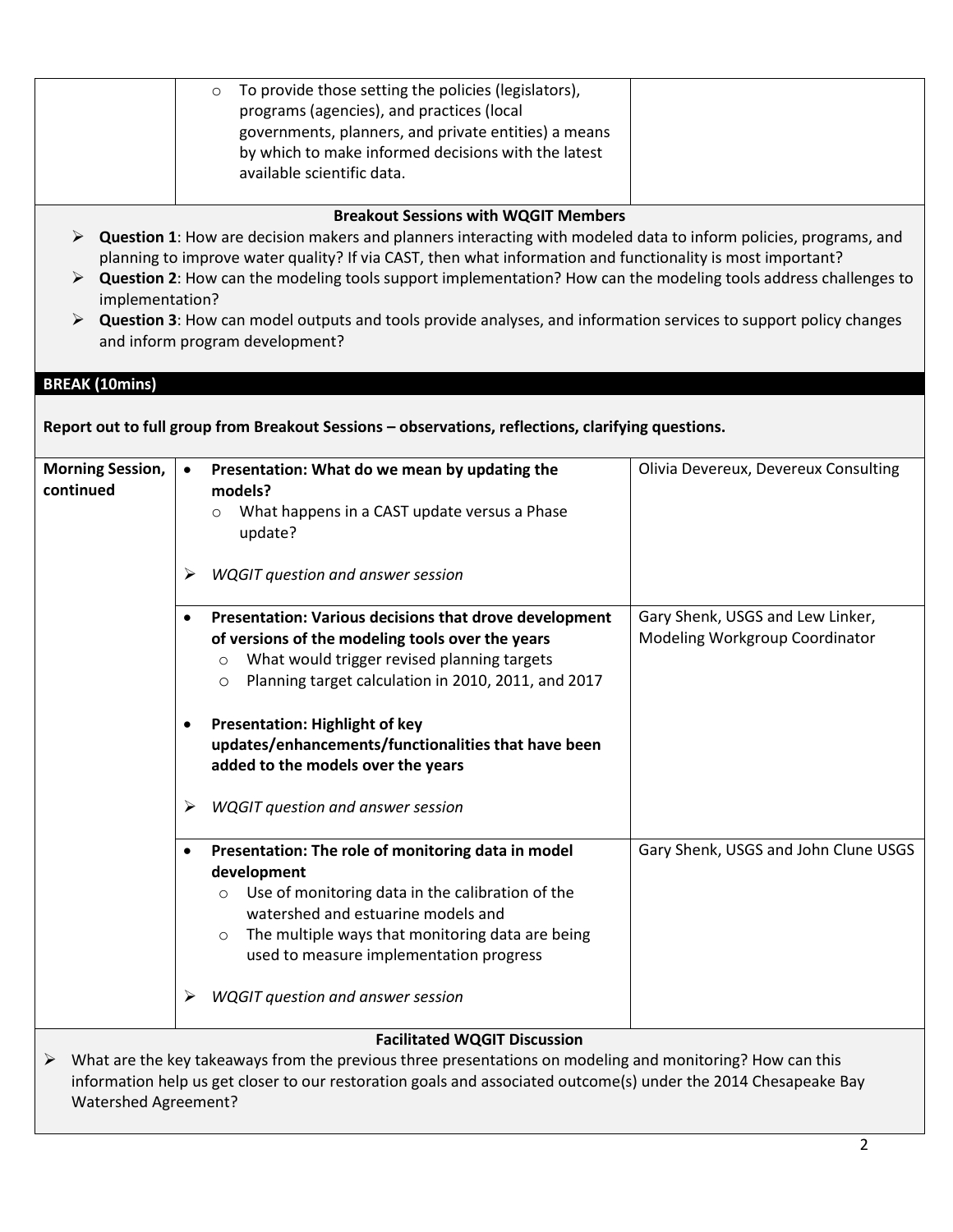| 12:00 PM LUNCH (30 minutes)                                     |                                                                                                                                                                                                                                                                                                                                                                                                                                                                                                        |                                               |  |  |
|-----------------------------------------------------------------|--------------------------------------------------------------------------------------------------------------------------------------------------------------------------------------------------------------------------------------------------------------------------------------------------------------------------------------------------------------------------------------------------------------------------------------------------------------------------------------------------------|-----------------------------------------------|--|--|
| <b>Phase 7 Development and Application</b>                      |                                                                                                                                                                                                                                                                                                                                                                                                                                                                                                        |                                               |  |  |
| Afternoon<br><b>Session</b>                                     | Presentation: Plans for the estuarine model to evaluate<br>$\bullet$<br>climate change and shallow water<br>Main bay model<br>$\circ$<br>Motivation from PSC, WQGIT, STAC<br>$\circ$<br>Vision<br>$\circ$<br><b>RFA status</b><br>$\circ$<br>Tributary models<br>$\circ$<br>Motivation - shallow water<br>$\circ$<br>Vision<br>$\circ$<br><b>RFA status</b><br>$\circ$<br><b>WQGIT question and answer session</b><br>⋗                                                                                | Lew Linker, Modeling Workgroup<br>Coordinator |  |  |
|                                                                 | <b>Presentation: CAST functionality</b><br>Trends over time<br>$\circ$<br>$\circ$ WIP and scenario comparison<br>o Tributary summaries<br>Optimization interface<br>$\circ$<br><b>WQGIT</b> question and answer session<br>➤                                                                                                                                                                                                                                                                           | Olivia Devereux, Devereux Consulting          |  |  |
|                                                                 | Presentation: Land change modeling work plan<br>High resolution for 2013, 2017, 2021<br>$\circ$<br>O Forecast and backcast 1985-2050<br>Improvements in fallow, construction, and harvested<br>$\circ$<br>forest<br>Hydrologic features mapping<br>$\circ$                                                                                                                                                                                                                                             | Peter Claggett, USGS                          |  |  |
|                                                                 | <b>WQGIT question and answer session</b>                                                                                                                                                                                                                                                                                                                                                                                                                                                               |                                               |  |  |
| <b>BREAK (10 minutes)</b><br>Afternoon<br>Session,<br>continued | <b>Current Watershed Model work plan based on feedback</b><br>$\bullet$<br>from other partnership groups<br>NHD-scale Phase 7 model<br>$\circ$<br>Improvement of physical process simulation<br>$\circ$<br>Uncertainty quantification<br>$\circ$<br>Co-benefits<br>$\circ$<br>Evaluation of all Bay TMDL water quality standards<br>$\circ$<br>Changing nutrient input calculations<br>$\circ$<br>Improvement of climate change simulation<br>$\circ$<br><b>WQGIT question and answer session</b><br>➤ | Gary Shenk, USGS                              |  |  |
| 4:00 PM<br><b>Wrap Up</b>                                       | <b>Closing comments</b><br>$\bullet$<br>Discussion of any preparations going into Day 2<br>$\circ$<br>Overview of Day 2 agenda<br>$\circ$                                                                                                                                                                                                                                                                                                                                                              | James Martin and Ed Dunne, WQGIT<br>Co-chairs |  |  |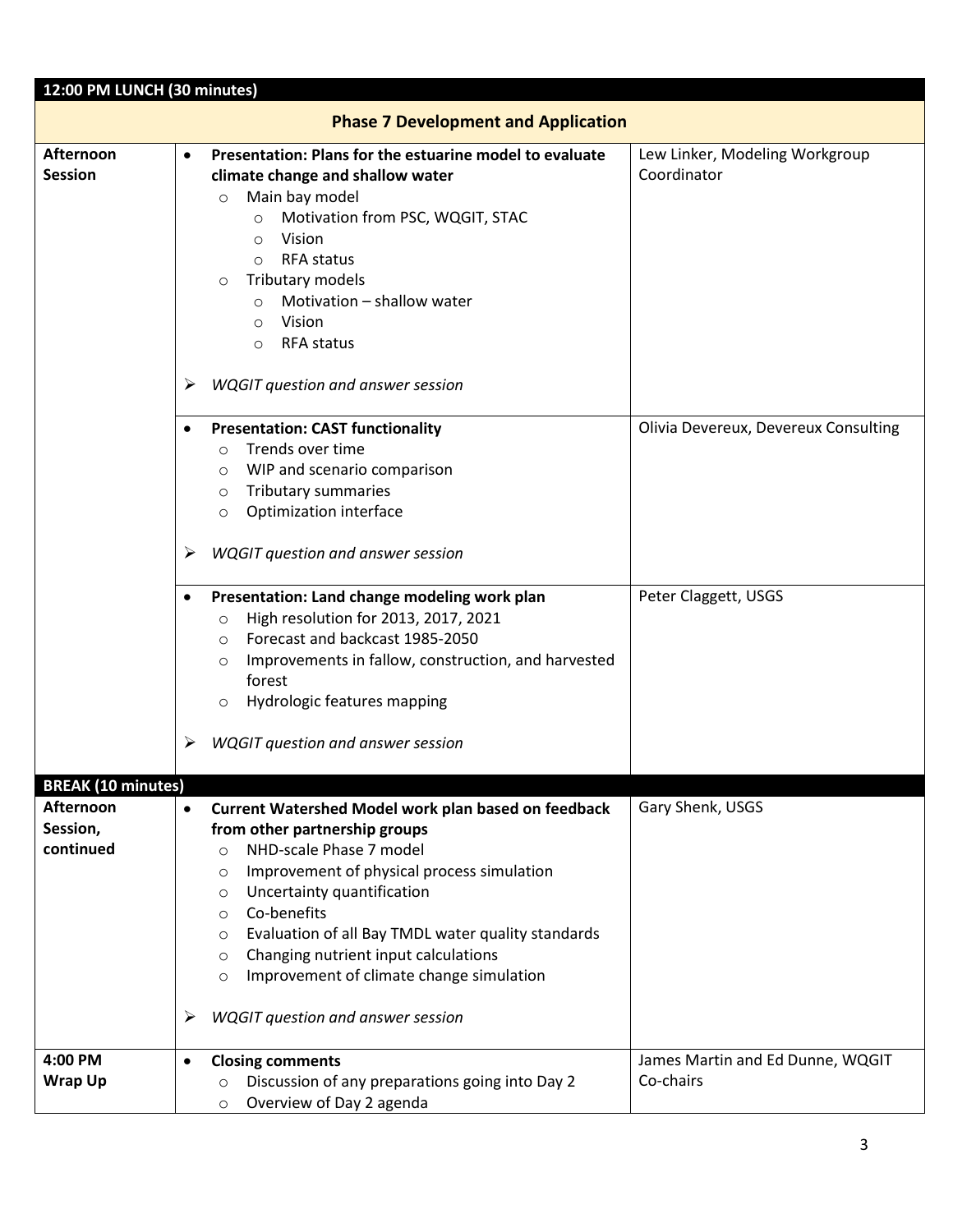| Day 2 (October 26, 2021)<br>9:00 AM  | <b>Welcoming remarks and introductions</b><br>$\bullet$<br>Recap of major decisions and discussion points from<br>$\circ$<br>Day 1<br>Additional thoughts and take-aways of WQGIT<br>$\circ$<br>members from Day 1 presentations                                                                                                                                                                                                                                                                                                                                                                                                                                                                                                                                                                                                                                                                                                                                                                                                                                                                 | James Martin and Ed Dunne, WQGIT<br>Co-chairs                  |
|--------------------------------------|--------------------------------------------------------------------------------------------------------------------------------------------------------------------------------------------------------------------------------------------------------------------------------------------------------------------------------------------------------------------------------------------------------------------------------------------------------------------------------------------------------------------------------------------------------------------------------------------------------------------------------------------------------------------------------------------------------------------------------------------------------------------------------------------------------------------------------------------------------------------------------------------------------------------------------------------------------------------------------------------------------------------------------------------------------------------------------------------------|----------------------------------------------------------------|
|                                      | Achieving water quality goals in the Chesapeake Bay:<br>$\bullet$<br>STAC's Assessment of System Response and Science<br><b>Needs</b><br>Overview of assessment and documented knowledge<br>O<br>gaps<br>Recommended strategies for integrating scientific<br>$\circ$<br>and technical analysis with adaptive management to<br>aid decision-making under uncertainty.                                                                                                                                                                                                                                                                                                                                                                                                                                                                                                                                                                                                                                                                                                                            | Denice Wardrop, CRC and Kurt<br>Stephenson, Virginia Tech      |
|                                      | <b>Assessing 2035 Climate Change Impacts</b>                                                                                                                                                                                                                                                                                                                                                                                                                                                                                                                                                                                                                                                                                                                                                                                                                                                                                                                                                                                                                                                     |                                                                |
| <b>Morning Session,</b><br>continued | Overview of charge to the Modeling Workgroup by the<br>$\bullet$<br>PSC to assess 2035 climate change conditions by 2025                                                                                                                                                                                                                                                                                                                                                                                                                                                                                                                                                                                                                                                                                                                                                                                                                                                                                                                                                                         | Dave Montali and Mark Bennett,<br>Modeling Workgroup Co-chairs |
|                                      | Discussion of the role of the WQGIT related to the PSC<br>$\bullet$<br>charge to the Modeling Workgroup<br>Use Menti-meter at start of discussion<br>$\circ$                                                                                                                                                                                                                                                                                                                                                                                                                                                                                                                                                                                                                                                                                                                                                                                                                                                                                                                                     | James Martin and Ed Dunne, WQGIT<br>Co-chairs                  |
|                                      | Presentation of management actions and associated<br>$\bullet$<br>deliverables that are responsive to climate change:<br>Outcomes from August 12 CSN webcast from<br>$\circ$<br>RAND/Cornell/Carnegie on detailed data and<br>methods for how to adjust stormwater management<br>BMPs to respond to climate change, as well as a<br>detailed walk-through of the web tool.<br>Outcomes from an October full-day workshop to<br>O<br>outline three recent technical products of 1) Virginia<br>Tech climate change BMP report, 2) CSN reports and<br>Technical Memos on climate change, and the 3) new<br>RAND climate change stormwater BMP design<br>guidance.<br>Preview of content for a November joint meeting of<br>$\circ$<br>the Urban Stormwater Workgroup, Modeling<br>Workgroup, and Climate Resiliency Workgroup. The<br>meeting will seek endorsement of the<br>recommendations that resulted from the October<br>workshop indicated above. The endorsed<br>recommendations will be presented to the WQGIT in<br>December 2021, followed by the Management Board<br>in January 2022. | Lew Linker, Modeling Workgroup<br>Coordinator                  |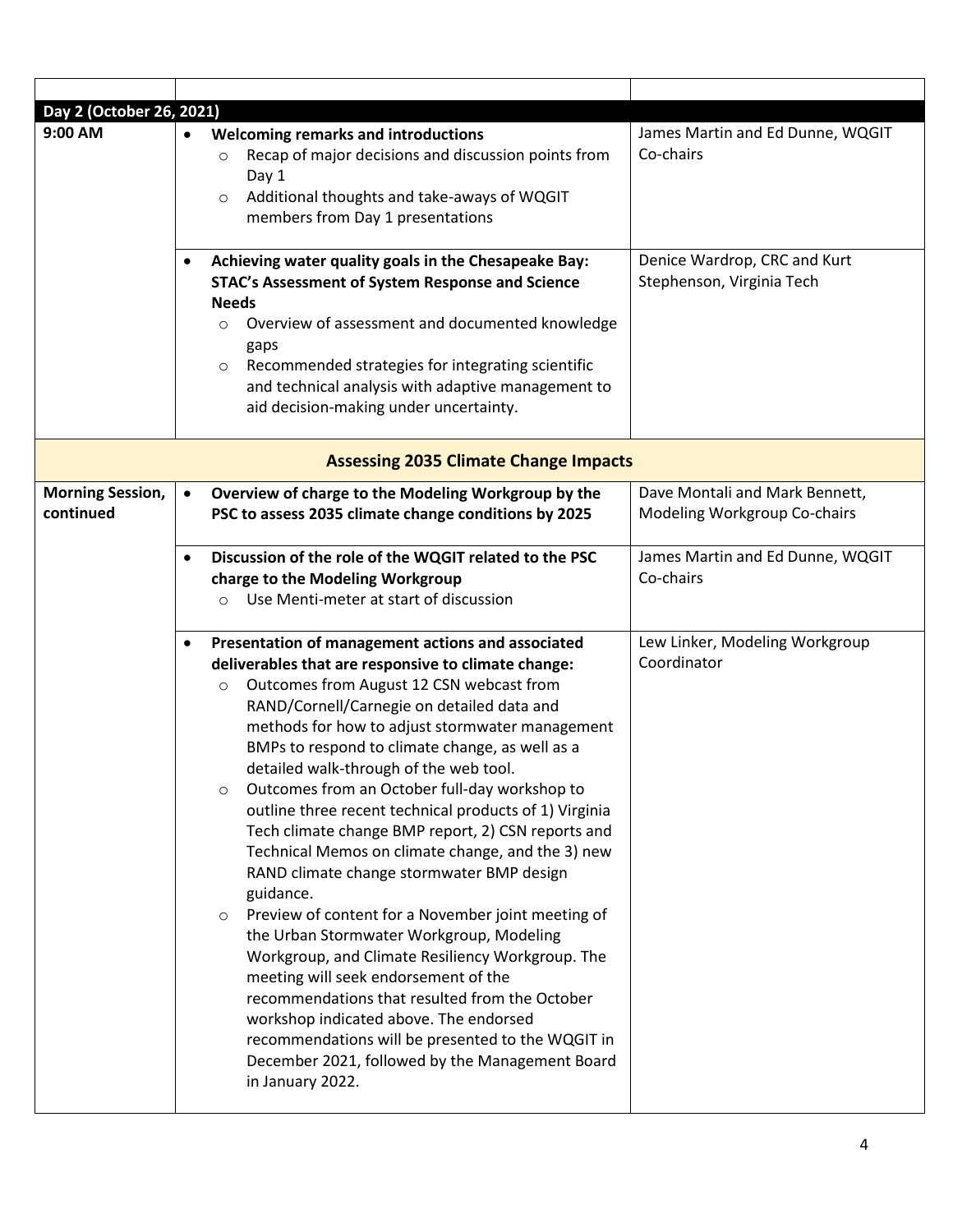|                                                                                                                                                                                                                                                                                                                                                                                                                                                                                                                                                                                                                                                                                                                                                                            | ➤<br>WQGIT question and answer session on 2035 climate<br>change impacts                                                                                                                                                                                                                                                                                                                                        | All WQGIT members                                              |  |  |
|----------------------------------------------------------------------------------------------------------------------------------------------------------------------------------------------------------------------------------------------------------------------------------------------------------------------------------------------------------------------------------------------------------------------------------------------------------------------------------------------------------------------------------------------------------------------------------------------------------------------------------------------------------------------------------------------------------------------------------------------------------------------------|-----------------------------------------------------------------------------------------------------------------------------------------------------------------------------------------------------------------------------------------------------------------------------------------------------------------------------------------------------------------------------------------------------------------|----------------------------------------------------------------|--|--|
| <b>BREAK (10 minutes)</b>                                                                                                                                                                                                                                                                                                                                                                                                                                                                                                                                                                                                                                                                                                                                                  |                                                                                                                                                                                                                                                                                                                                                                                                                 |                                                                |  |  |
|                                                                                                                                                                                                                                                                                                                                                                                                                                                                                                                                                                                                                                                                                                                                                                            | <b>Prioritization of Phase 7 Model Updates</b>                                                                                                                                                                                                                                                                                                                                                                  |                                                                |  |  |
| <b>Facilitated WQGIT Discussion</b><br>Discussion of criteria for setting priorities<br>➤<br>Complete by 2023<br>$\circ$<br>Actively work toward for a future model<br>$\circ$<br>Back burner (encourage research)<br>$\circ$<br>Never do this<br>$\Omega$<br>What does the WQGIT want to see done differently with this new suite of modeling tools to help advance<br>➤<br>implementation efforts and ultimately achieve our water quality goals?<br>What functionality can the tools provide to support decision making?<br>➤<br>What modeling priorities would the WQGIT like to see that's not reflected in the current Phase 7 work plan?<br>➤<br>ACTION: Based on discussions above, WQGIT will be asked to create a prioritized list of Phase 7 Model updates<br>❖ |                                                                                                                                                                                                                                                                                                                                                                                                                 |                                                                |  |  |
| 12:00 PM (Lunch)                                                                                                                                                                                                                                                                                                                                                                                                                                                                                                                                                                                                                                                                                                                                                           |                                                                                                                                                                                                                                                                                                                                                                                                                 |                                                                |  |  |
| ➤                                                                                                                                                                                                                                                                                                                                                                                                                                                                                                                                                                                                                                                                                                                                                                          | <b>Continued Discussion on Prioritization of Phase 7 Model Updates</b>                                                                                                                                                                                                                                                                                                                                          |                                                                |  |  |
|                                                                                                                                                                                                                                                                                                                                                                                                                                                                                                                                                                                                                                                                                                                                                                            | <b>Confirmation of Priorities &amp; Timeline for Phase 7 Model Development</b>                                                                                                                                                                                                                                                                                                                                  |                                                                |  |  |
| Afternoon<br>Session,<br>continued                                                                                                                                                                                                                                                                                                                                                                                                                                                                                                                                                                                                                                                                                                                                         | <b>Overview of the Development Timeline</b><br>$\bullet$<br>What needs to happen by when<br>$\circ$<br>Final confirmation of model updates<br>Deadline for all model inputs<br>٠<br><b>Calibration timeline</b><br>٠                                                                                                                                                                                            | Dave Montali and Mark Bennett,<br>Modeling Workgroup Co-chairs |  |  |
|                                                                                                                                                                                                                                                                                                                                                                                                                                                                                                                                                                                                                                                                                                                                                                            | <b>Overview of the Review Process</b><br>Role of the WQGIT in the review process<br>$\circ$<br>Do we want to conduct another formal fata flaw<br>$\circ$<br>review like we did with Phase 6?<br>What considerations do we need to be aware of<br>$\circ$<br>during the review period? (e.g., submission and<br>evaluation of 2024/2025 milestones / assessment of<br>Phase III WIP planning target achievement) | James Martin and Ed Dunne, WQGIT<br>Co-chairs                  |  |  |
|                                                                                                                                                                                                                                                                                                                                                                                                                                                                                                                                                                                                                                                                                                                                                                            | Discussion of initial prioritized list of Phase 7 model<br>updates                                                                                                                                                                                                                                                                                                                                              | All WQGIT Members                                              |  |  |
| <b>WQGIT Decision Requested: Agreement on overall Phase 7 Model development timeline and review process</b><br><b>WQGIT Decision Requested: Consensus on initial prioritized list of Phase 7 Model updates</b>                                                                                                                                                                                                                                                                                                                                                                                                                                                                                                                                                             |                                                                                                                                                                                                                                                                                                                                                                                                                 |                                                                |  |  |
| <b>BREAK (10 minutes)</b><br><b>Chesapeake Bay Restoration Post-2025</b>                                                                                                                                                                                                                                                                                                                                                                                                                                                                                                                                                                                                                                                                                                   |                                                                                                                                                                                                                                                                                                                                                                                                                 |                                                                |  |  |